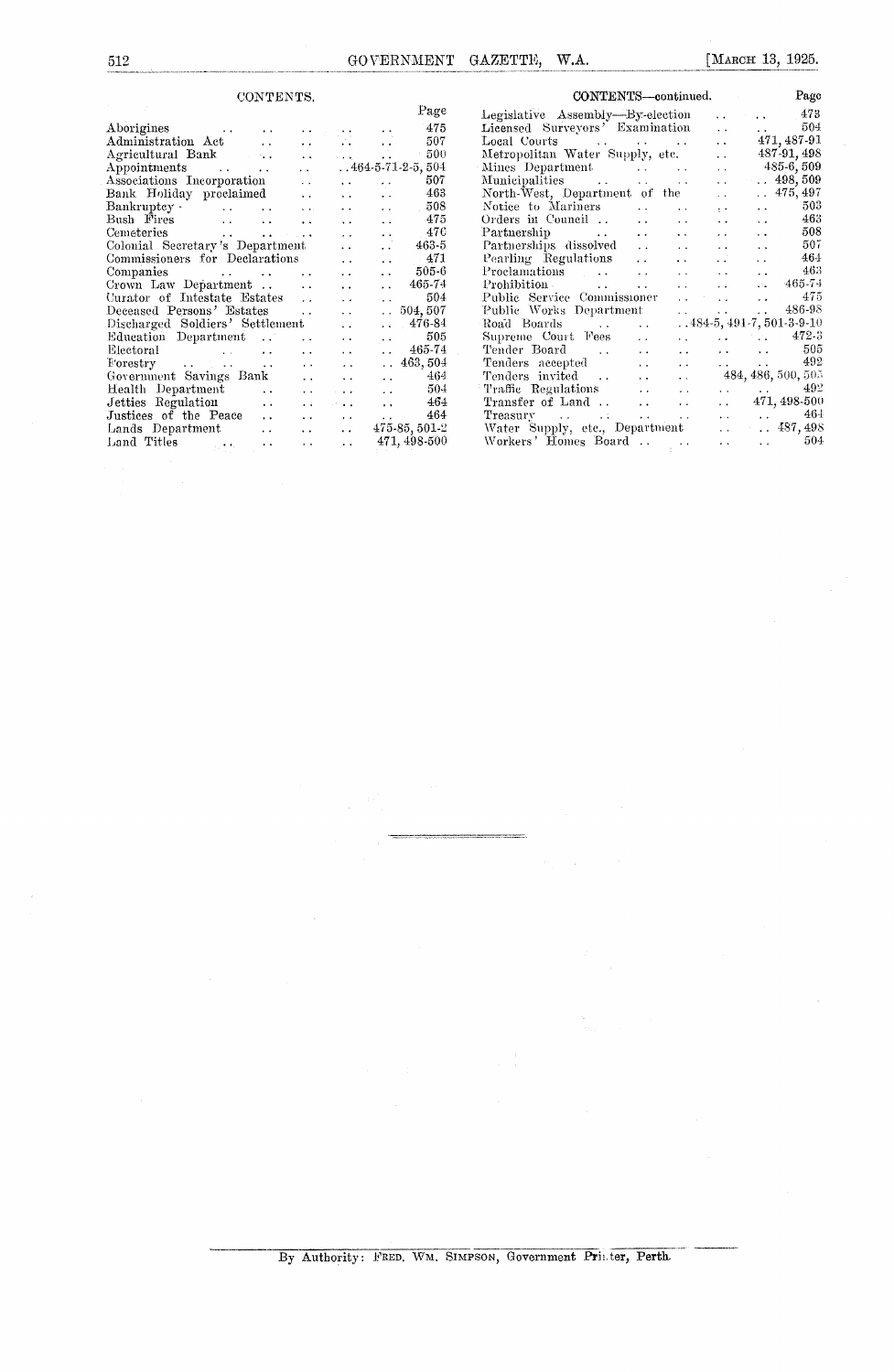

## Government Gazette

## PERTH, FRIDAY, 13 MARCH 1925 No. 12

© STATE OF WESTERN AUSTRALIA

## **CONTENTS**

Aborigines Administration Act Agricultural Bank Appointments Associations Incorporation Bank Holidays proclaimed Bankruptcy Bush Fires Cemeteries Colonial Secretary's Department Commissioners for Declarations Companies Crown Law Department Curator of Intestate Estates Deceased Persons' Estates Discharged Soldiers' Settlement Education Department Forestry Government Savings Bank Health Department Jetties Regulation Justices of the Peace Lands Department Land Titles Legislative Assembly—By-election Licensed Surveyors' Examination Local Courts Metropolitan Water Supply, etc. Mines Department Municipalities North-West, Department of the Notice to Mariners Orders in Council Partnership Partnerships dissolved Pearling Regulations Proclamations Prohibition Public Service Commissioner Public Works Department Road Boards